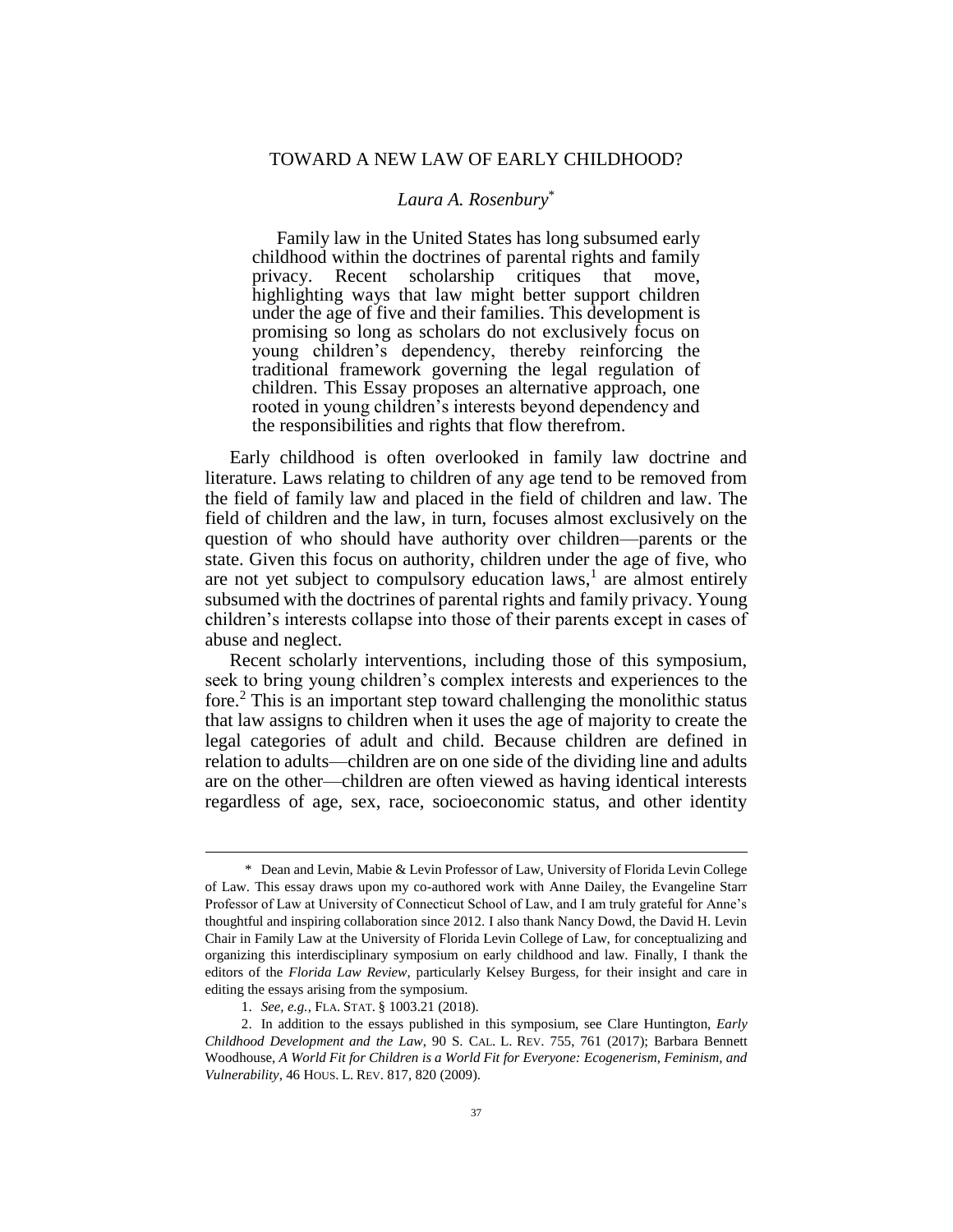<span id="page-1-0"></span>categories.<sup>3</sup> A focus on children under the age of five disrupts this essentialism, reminding us of the diversity of children's lives.<sup>4</sup>

<span id="page-1-2"></span><span id="page-1-1"></span>This Essay applauds this focus on children under the age of five and sets forth some principles for guiding legal analysis of early childhood, building upon the recently published *The New Law of the Child*. <sup>5</sup> First, in addition to considering children's dependency and developmental needs, legal analysis of early childhood must acknowledge the diversity of children's interests and experiences beyond dependency. Second, legal analysis of early childhood must focus on responsibilities for young children, moving beyond parental rights to also focus on parental and state duties. Finally, legal analysis of early childhood provides an opportunity to articulate a set of affirmative rights for children, rights designed to ensure young children may flourish throughout their lives.

## I. CHILDREN'S INTERESTS AND EXPERIENCES BEYOND DEPENDENCY

Children under the age of five have multiple interests and experiences, but current law tends to focus only on young children's dependency.<sup>6</sup> This focus is logical because children under the age of five are dependent on adults for virtually every aspect of their lives. Law therefore rightly focuses on what young children need from adults and how young children may best acquire the skills and capacities to move from their dependency to adult autonomy. Yet existing law does so by asking who has authority over children and their development—parents or the state.

This "authorities framework"—identified, described, and critiqued in earlier work<sup>7</sup>—masks important aspects of children's experience that are not controlled by their developmental status. The authorities framework tends to treat all children, and particularly young children, as "people-inprocess," or pre-adults, instead of people in their own right.<sup>8</sup> In doing so,

<span id="page-1-3"></span><sup>3.</sup> *See* Pia Christensen & Alan Prout, *Working With Ethical Symmetry in Social Research With Children*, 9 CHILDHOOD 477, 480 (2002) (finding that children's interests are researched by investigating their parents, neglecting the "understanding of children as social persons in their own right").

<sup>4.</sup> For other considerations of the diversity of children's lives and law's failure to adequately address such diversity, see NANCY DOWD, REIMAGINING EQUALITY: A NEW DEAL FOR CHILDREN OF COLOR 61–63 (2018); DOROTHY ROBERTS, SHATTERED BONDS: THE COLOR OF CHILD WELFARE 80–91 (2002); Elizabeth S. Scott, *The Legal Construction of Adolescence*, 29 HOFSTRA L. REV. 547, 555–57 (2000).

<sup>5.</sup> Anne E. Dailey & Laura A. Rosenbury, *The New Law of the Child*, 127 YALE L.J. 1448 (2018).

<sup>6.</sup> *Id.* at 1476; *see also* Christensen & Prout, *supra* note [3,](#page-1-0) at 480 (finding child research to be based upon an assumption of children's dependency).

<sup>7.</sup> *See* Dailey & Rosenbury, *supra* note [5,](#page-1-1) at 1456–78.

<sup>8.</sup> For examples of case law embracing this construction, see Troxel v. Granville, 530 U.S. 57, 68 (2000); Parham v. J.R., 442 U.S. 584, 602 (1979). For examples of scholarship assuming this construction of children, see Emily Buss, *Allocating Developmental Control Among Parent, Child, and the State*, 2004 U.CHI. LEGAL F. 27, 32; Anne C. Dailey, *Developing Citizens*, 91 IOWA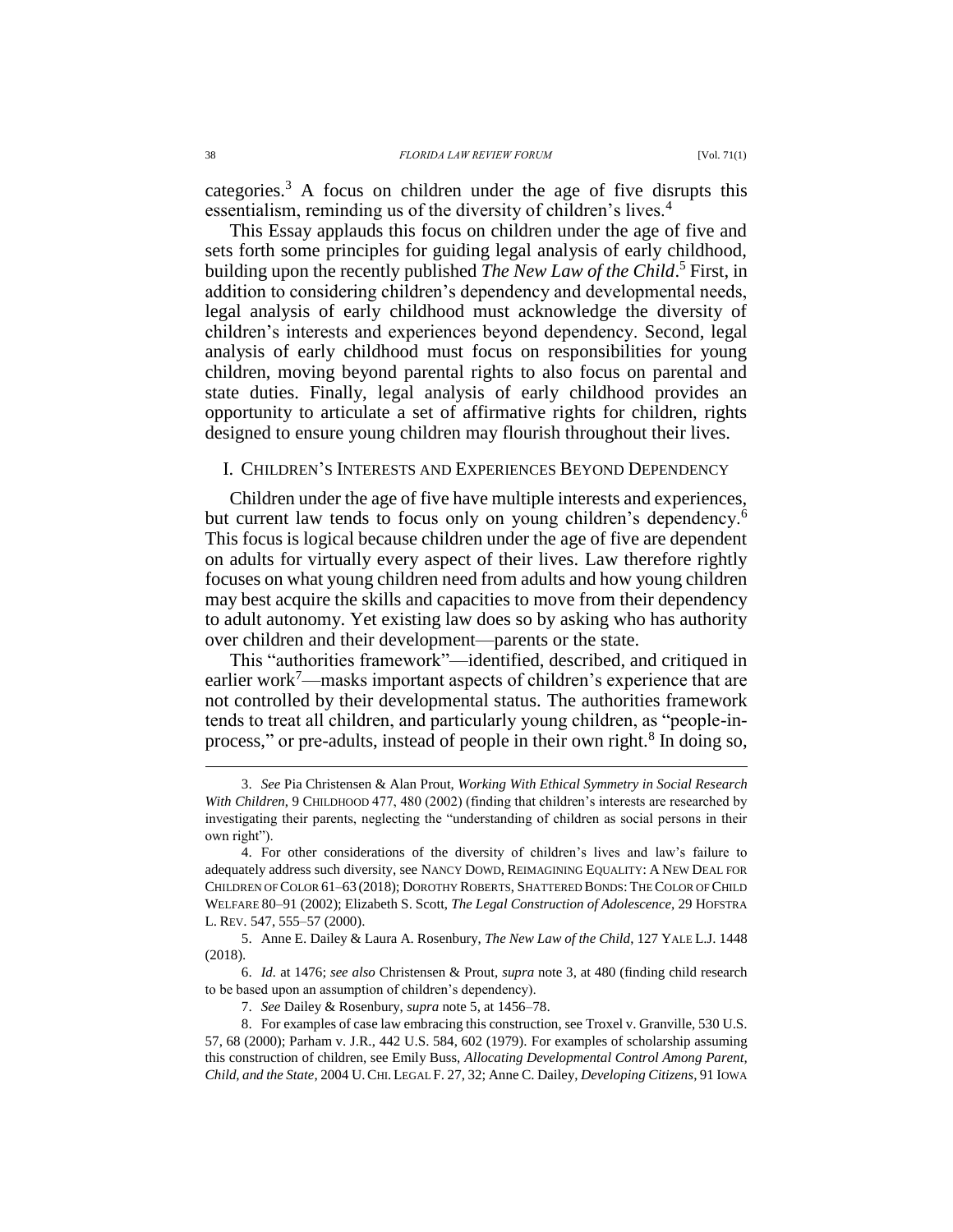the framework suggests that children's lives have little value or purpose beyond becoming adults.

A focus on children under the age of five within law therefore risks reifying a construction of children as dependent beings, a construction that assumes children's lives are lesser versions of adult lives or mere way stations on the road to autonomous adulthood, tying children's needs and interests to a baseline of adulthood. Many scholars have emphasized that childhood itself is a "culturally constructed idea, rather than a universal fact[,]" 9 and analyses of subsets of children—whether younger or older—do not free us from such constructions. Instead, such analyses may reinforce the current construction of childhood by emphasizing the dependency of young children or suggesting that older children may free themselves of such dependency, thereby moving themselves into the category of adult. $10$ 

Yet dependency and autonomy are not the only aspects of children's lives, and law may recognize a broader range of children's interests if it moves beyond the authorities framework. Instead of exclusively focusing on children's dependency or future autonomy, law may focus on young children's unique strengths and capacities as well as the special vulnerabilities that distinguish human experience in this early stage of life. In other words, law may focus on children's lives in the here and now, considering young children's broader interests.

Even young children have interests beyond their long-term investment in becoming adults, interests that are tied to a broad range of capacities, skills, and experiences as children. Children under the age of five have present interests in multiple relationships, including those with their parents and other caregivers, but also non-hierarchical relationships with siblings, other children, and adults who are not their parents.<sup>11</sup> Children under the age of five also have present interests in exposure to new ideas in ways that will spur their curiosity, learning, and exploration of their own identities.<sup>12</sup> As they engage with these new ideas, children under the age of five begin to express their present identities.<sup>13</sup> This expression in turn reveals children's interests in being agents of their own lives, even

L. REV. 431, 482–88 (2006); Kenneth L. Karst, *Law, Cultural Conflict, and the Socialization of Children*, 91 CAL. L. REV. 967, 1002–11 (2003).

<sup>9.</sup> Barbara Bennett Woodhouse, *Reframing the Debate About the Socialization of Children: An Environmentalist Paradigm*, 2004 U. CHI. LEGAL F. 85, 113. For literature outside of law, see PHILIPPE ARIÈS, CENTURIES OF CHILDHOOD: A SOCIAL HISTORY OF FAMILY LIFE 155– 63 (Robert Baldick trans., Random House 1962) (1960); VIVIANA A. ZELIZER, PRICING THE PRICELESS CHILD: THE CHANGING SOCIAL VALUE OF CHILDREN 3–12 (1985).

<sup>10.</sup> *See, e.g.*, Scott, *supra* not[e 4,](#page-1-2) at 550–51, 589–98.

<sup>11.</sup> Dailey & Rosenbury, *supra* not[e 5,](#page-1-1) at 1484–92.

<sup>12.</sup> *Id.* at 1493–96.

<sup>13.</sup> *Id.* at 1496–1500.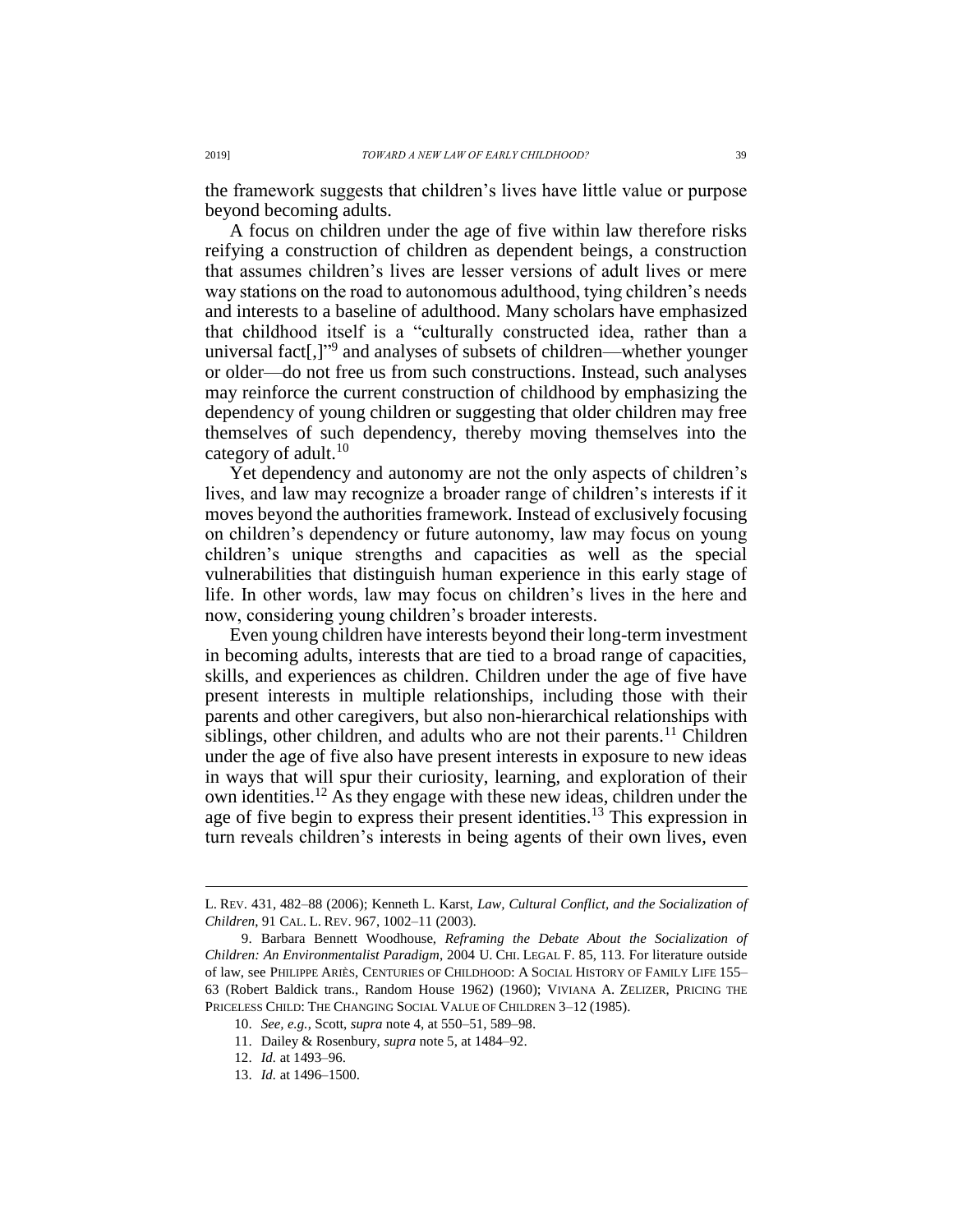at relatively young ages.<sup>14</sup> Children experience agency within dependency, even as children's present interests are always filtered through a vision of the adults they will become.

Legal analysis of early childhood must recognize these broader interests instead of solely focusing on children's dependency. One way to do so is by recognizing and protecting the range of young children's relationships, even when those relationships are not with parents or similar caregivers. For example, state legislatures and the federal government should do even more to preserve sibling relationships when young children are removed from the home.<sup>15</sup> Judges in divorce, custody, immigration, or visitation proceedings should also give more weight to preserving young children's relationships with parents, grandparents, foster parents, stepparents, paid caregivers, siblings, and other children.<sup>16</sup> Such preservation recognizes young children's interests in forming and maintaining multiple relationships and in being exposed to a range of ideas through such relationships, thereby enabling young children to begin to express their identities and exercise agency amidst dependency.

## II. SHARED RESPONSIBILITIES FOR YOUNG CHILDREN

To embrace young children's interests beyond dependency and the relationships that foster those interests, legal analysis of early childhood must also reconceptualize current understandings of adult responsibilities for children. The existing authorities framework prioritizes parental rights over such responsibilities, considering parental responsibilities only to the extent they are derivative of parental rights.<sup>17</sup> Parents are not charged with specific responsibilities beyond providing basic necessities because such an articulation is thought to contravene the freedom from governmental control at the heart of parental rights.<sup>18</sup> State officials and other adults are not charged with responsibilities for young children because such responsibilities are also thought to be in conflict with parental rights.<sup>19</sup>

Legal analysis of early childhood must resist the existing framework and instead articulate a broader set of actors, including parents, other adults, and state officials, who carry legally recognized and shared

<sup>14.</sup> *See* BARRIE THORNE, GENDER PLAY: BOYS AND GIRLS IN SCHOOL 11–27 (1993); Buss, *supra* not[e 8,](#page-1-3) at 34.

<sup>15.</sup> Dailey & Rosenbury, *supra* not[e 5,](#page-1-1) at 1489–90, 1511, and sources cited therein.

<sup>16.</sup> *Id.* at 1510–11.

<sup>17.</sup> *See, e.g.*, Anne C. Dailey, *Children's Constitutional Rights*, 96 MINN. L. REV. 2099, 2169–70 (2011); Dailey & Rosenbury, *supra* not[e 5,](#page-1-1) at 1470–72.

<sup>18.</sup> Leslie J. Harris et al., *Making and Breaking Connections Between Parents' Duty to Support and Right to Control Their Children*, 69 OR. L. REV. 689, 696 (1990).

<sup>19.</sup> *See, e.g.*, CLARE HUNTINGTON, FAILURE TO FLOURISH: HOW LAW UNDERMINES FAMILY RELATIONSHIPS 100–01 (2014).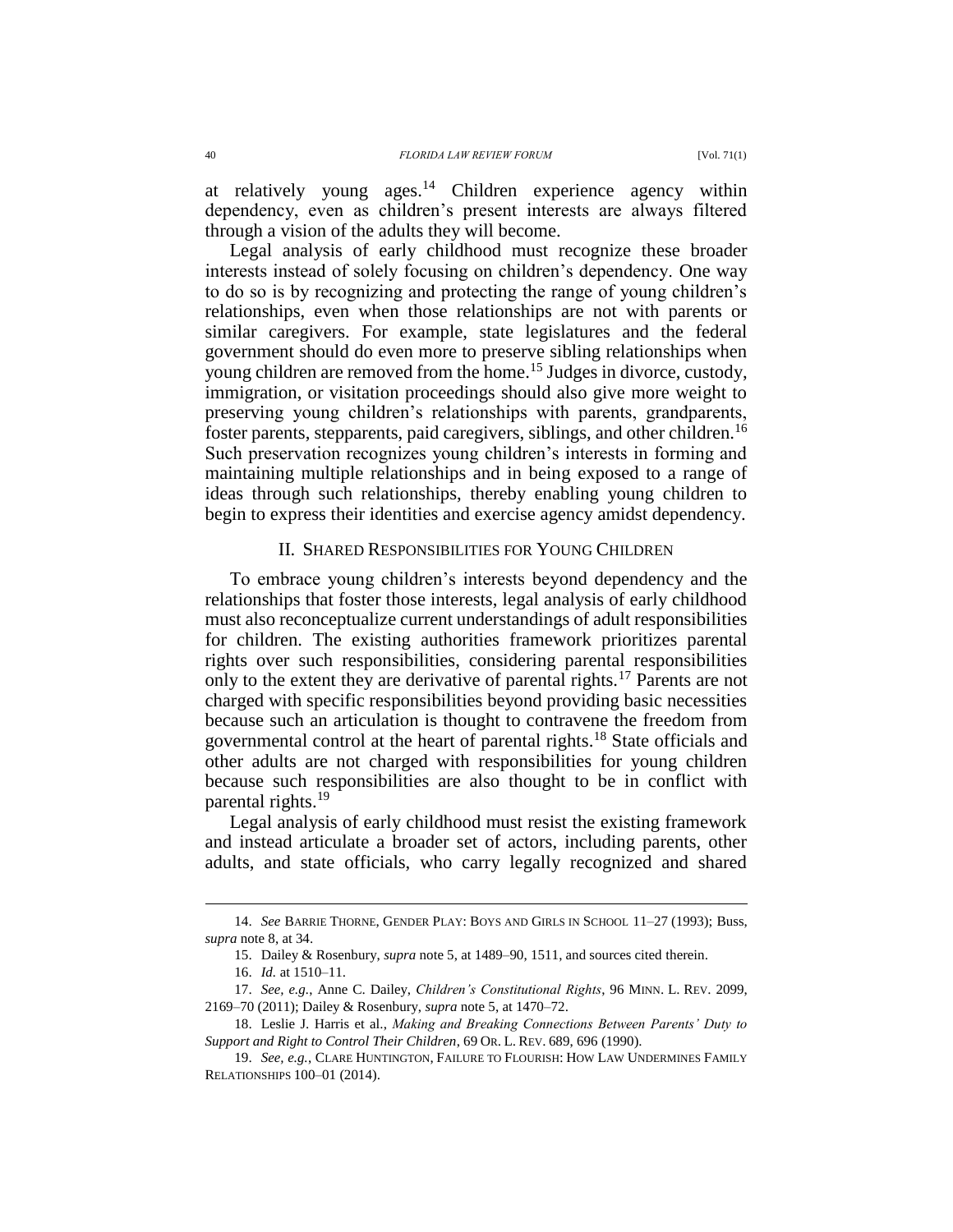responsibilities toward children. Parents and custodial caregivers will likely maintain primary responsibility, but other adults may work alongside parents or fill gaps in parent-child relationships. Moreover, these adult responsibilities must encompass duties beyond those related to young children's dependency, including broader duties related to nurturing young children's relationships, protecting their mental and physical health, fostering their education, and otherwise preparing children for their participation in the wider world.<sup>20</sup>

This broader articulation of responsibilities situates young children within a web of diverse relationships, each with the potential to further young children's well-being. With such a concept of shared responsibilities, young children will be supported by their parents but not subject to their exclusive control. For example, in response to religious exemption laws that permit parents to deny medical care to their children, states might impose a duty upon parents to certify that their children are seen by a medical professional at least once a year.<sup>21</sup> States might also require some parents to obtain multiple medical opinions before deciding to circumcise young children or to provide intersex infants with so-called normalization surgery.<sup>22</sup> Finally, states might limit the use of corporal punishment in the home in light of studies indicating that such punishment has few developmental effects and may reduce the quality of the relationships between young children and their caregivers. $^{23}$ 

With this broader conception of shared responsibilities, parents might also be better supported by the state. Many parents are overwhelmed by the demands of an expansive and exclusive notion of parental childrearing authority and in fact rely on relatives, friends, and paid caregivers to help perform childrearing duties.<sup>24</sup> A concept of shared responsibilities better reflects the realities of most parents' lives. Even more so, the state might directly assume more responsibility for preserving parents' relationships with their children. When parents and other custodial caregivers struggle because of poverty, for example, states could help those parents and caregivers rather than removing children from the home.<sup>25</sup> States could also ensure incarcerated or detained parents

<sup>20.</sup> *See* Dailey & Rosenbury, *supra* note [5,](#page-1-1) at 1517–23.

<sup>21.</sup> *Id.* at 1518.

<sup>22.</sup> *Id.*

<sup>23.</sup> Elizabeth T. Gershoff, *More Harm Than Good: A Summary of Scientific Research on the Intended and Unintended Effects of Corporal Punishment on Children*, 73 LAW & CONTEMP. PROBS. 31, 43–47 (2010); Elizabeth T. Gershoff & Susan H. Bitensky, *The Case Against Corporal Punishment of Children*, 13 PSYCHOL. PUB. POL'Y & L. 231, 238–40 (2007).

<sup>24.</sup> *See* Melissa Murray, *The Networked Family: Reframing the Legal Understanding of Caregiving and Caregivers*, 94 VA. L. REV. 385, 390 (2008); Laura A. Rosenbury, *Between Home and School*, 155 U. PA. L. REV. 833, 841–46 (2007).

<sup>25.</sup> Dailey & Rosenbury, *supra* not[e 5,](#page-1-1) at 1518–19.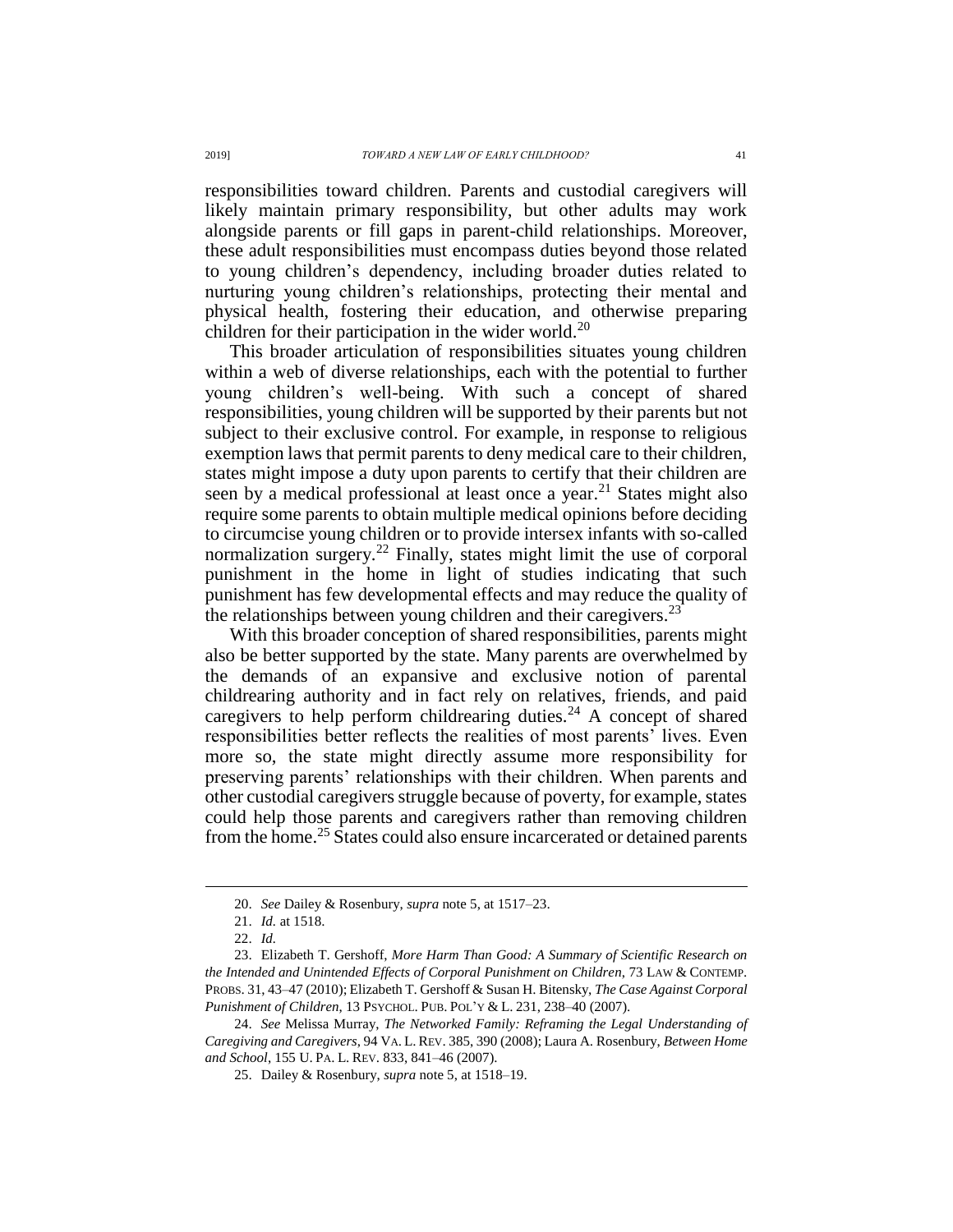are able to maintain relationships with their children.<sup>26</sup>

Finally, young children's education might be reconceptualized as a responsibility shared by parents and states, ultimately leading to greater equality among children. Parents and other custodial caregivers generally provide foundational learning experiences for young children, but most parents struggle to find affordable preschool programs and lack the time or experience to provide quality preschool instruction on their own.<sup>27</sup> Many children's formal education is therefore delayed until public schooling begins, generally at the age of five, creating inequalities that often persist throughout children's lives.<sup>28</sup> By providing more funding for high-quality daycare and preschool, states would better support parents while also assuming more direct responsibility for providing quality early education for all children.<sup>29</sup>

## III. YOUNG CHILDREN'S AFFIRMATIVE RIGHTS

This reconceptualization of adult responsibilities for children in turn provides an opportunity to articulate a set of affirmative rights for young children, rights rooted in young children's broader interests and adult responsibilities for fostering those interests.<sup>30</sup> Unlike most notions of children's rights, affirmative rights do not operate solely to protect older children from coercive state action or parental demands. Instead, these affirmative rights recognize and protect young children's interests in certain relationships, opportunities, and experiences in the here and now. For example, adult responsibilities for children's education and custody might create corresponding rights to education, custody, and safety inside and outside the home.

Of course, federal courts have interpreted the federal Constitution to provide solely negative, as opposed to positive, rights; rights are negative liberties protecting a sphere of autonomous decision-making rather than an entitlement to certain goods or services. In *DeShaney v. Winnebago County Department of Social Services*, <sup>31</sup> the Supreme Court explicitly held that this negative conception of rights governs children as well as adults, holding that children have no affirmative right to safety within the home.<sup>32</sup> State constitutions, in contrast, provide children of school age

<sup>26.</sup> *Id.* at 1519–20.

<sup>27.</sup> Ellen Boylan, *High Quality Pre-Kindergarten as the First Step in Educational Adequacy: Using Courts to Expand Access to State Pre-K Programs*, 27 CHILD. LEGAL RTS.J. 24, 24 (2007).

<sup>28.</sup> *See* James E. Ryan, *A Constitutional Right to Preschool?*, 94 CAL. L. REV. 49, 56–58 (2006).

<sup>29.</sup> Dailey & Rosenbury, *supra* not[e 5,](#page-1-1) at 1521–22.

<sup>30.</sup> *Id.* at 1528–32.

<sup>31.</sup> 489 U.S. 189 (1989).

<sup>32.</sup> *Id.* at 202.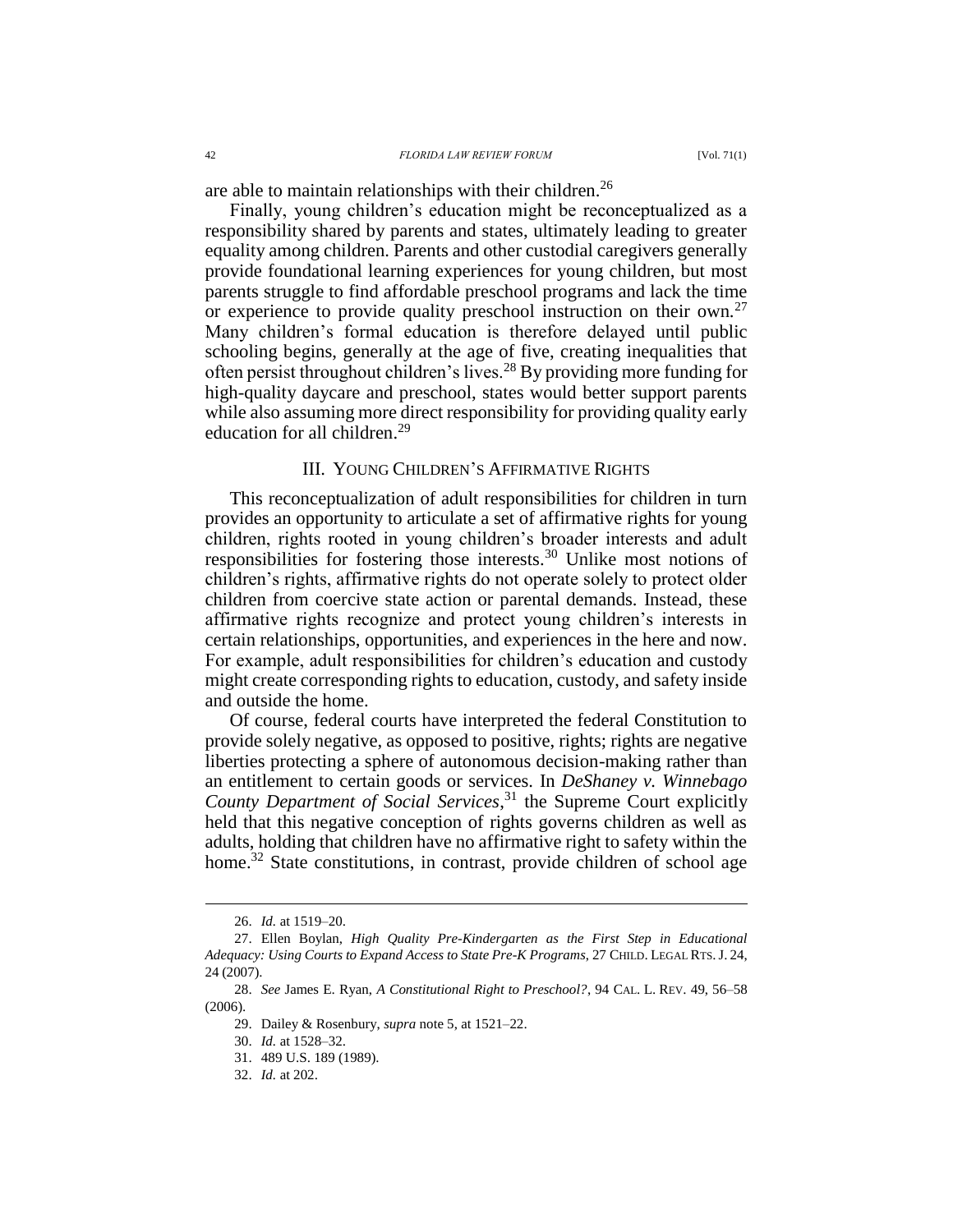with a positive right to education,  $33$  but courts have interpreted state constitutions to provide children no other affirmative rights.<sup>34</sup> Under existing law, then, children of any age enjoy only those affirmative rights rooted in federal and state statutory law, including some entitlements to food, housing, healthcare, and other basic needs.<sup>35</sup>

Focusing on early childhood challenges this case law, providing a foundation for overruling *DeShaney* and articulating a set of affirmative constitutional rights for children. Even if adult rights are appropriately limited to negative liberties, young children's lives are sufficiently different from adult lives to warrant different treatment. Young children are always in the custody of others,<sup>36</sup> and they generally are unable to take steps to protect themselves. Young children, and likely all children, therefore have special claims to custodial relationships, protection in the home, and the education they need to become self-sufficient adults.

A new conception of affirmative rights would therefore grant to young children entitlements that are not enjoyed by adults. At the very least, young children should have affirmative rights to custody, protection, and education, including rights to quality preschool. Young children's affirmative rights might even extend to rights to preserve some relationships with non-custodial adults and other children, rights to exposure to ideas and people outside the home, and rights to engage in play, creative arts, sports, and other activities that are vital to young children's development. The scope of young children's affirmative rights should not be limited by understandings of adult rights. Instead, young children's affirmative rights must be calibrated to ensure they receive what they need to flourish throughout their lives.

\* \* \*

Young children's interests and experiences are largely overlooked by law's embrace of parental rights and family privacy. As scholars more fully consider, interrogate, and reimagine early childhood and the law, the complexity, diversity, and potential of young children's lives will come to the fore. This Essay provides some guiding principles for future

<sup>33.</sup> *E.g.*, FLA. CONST. art. IX, § 1.

<sup>34.</sup> *See* McCleary v. State, 268 P.3d 227, 248 (Wash. 2012) ("The vast majority of constitutional provisions, particularly those set forth in . . . our constitution's declaration of rights, are framed as negative restrictions on government action. . . . [T]he role of the court is to police the outer limits of government power, relying on the . . . negative rights to set the boundaries.").

<sup>35.</sup> Anne L. Alstott, *Neoliberalism in U.S. Family Law: Negative Liberty and Laissez-Faire Markets in the Minimal State*, 77 LAW & CONTEMP. PROBS. 25, 25 (2014). ("So strong is the Court's ideal of negative liberty, and so extreme is its skepticism about state power, that it has insulated the state from any responsibility to protect children—even against vicious and foreseeable parental attacks.").

<sup>36.</sup> In fact, the Supreme Court has stated that all children are "always in some form of custody." Schall v. Martin, 467 U.S. 253, 265 (1984).